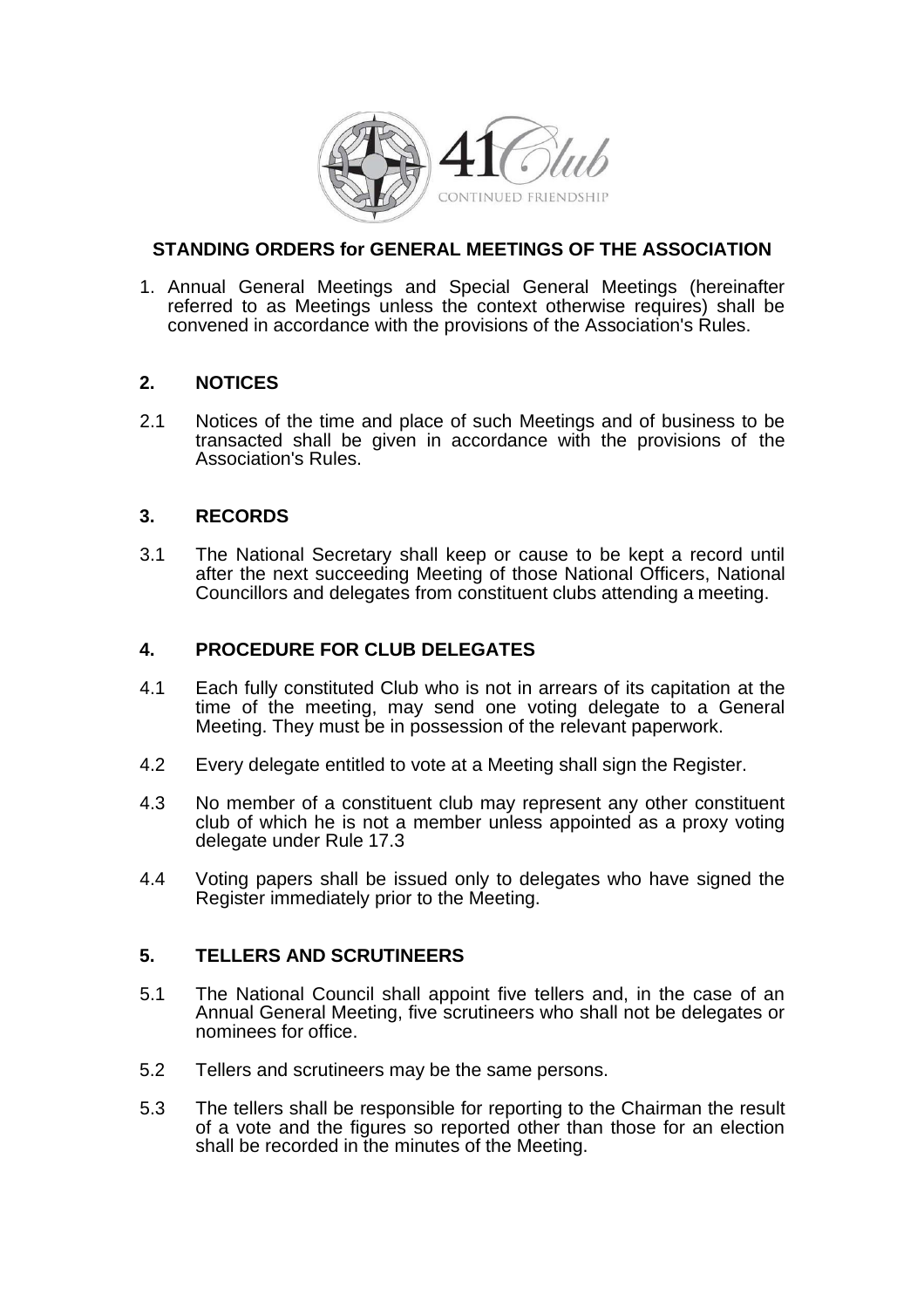- 5.4 The scrutineers shall be responsible for checking the ballot papers for the election of National Officers.
- 5.5 All voting for the election of National Officers shall be confidential and all voting papers shall be destroyed immediately following the Annual General Meeting.

### **6. QUORUM**

- 6.1 The quorum at a Meeting shall be 5 per cent of the constituent clubs.
- 6.2 The business of a Meeting shall not commence until a quorum is present and if at any time during the Meeting there is not a quorum present the Chairman shall adjourn the Meeting.
- 6.3 If there shall not be a quorum present thirty minutes after the time appointed for the commencement of the Meeting the Meeting shall not take place.

# **7. ATTENDANCE**

7.1 Except with the consent of the Meeting only members of constituent clubs, paid servants of the Association, accredited members of the press and persons specifically invited by the National Board shall be admitted to a Meeting.

#### **8. BUSINESS**

- 8.1 The business to be transacted at Meetings shall be conducted in accordance with the provisions of the Association's Rules. The Chairman shall determine the order of the Agenda.
- 8.2 The Chairman shall have absolute discretion as to what business he will admit under the item "any other business" except that such business shall be for discussion only and no resolution may be moved or adopted under this item.
- 8.3 No business shall be transacted at an adjourned Meeting except as set out in the notice concerning the Meeting of which it is an adjournment.

#### **9. RESOLUTIONS (which shall include Motions)**

- 9.1 A resolution submitted by a constituent club shall be moved by a delegate representing that club unless the Club's Secretary has given the written consent of that club for the resolution to be moved by a delegate from another constituent club.
- 9.2 No resolution or amendment thereto shall be put to the vote unless it has been proposed by a constituent club and seconded by a different constituent club except that a resolution or amendment may be proposed without a seconder on behalf of the National Council by a member of the National Board. Clubs who are in arrears of their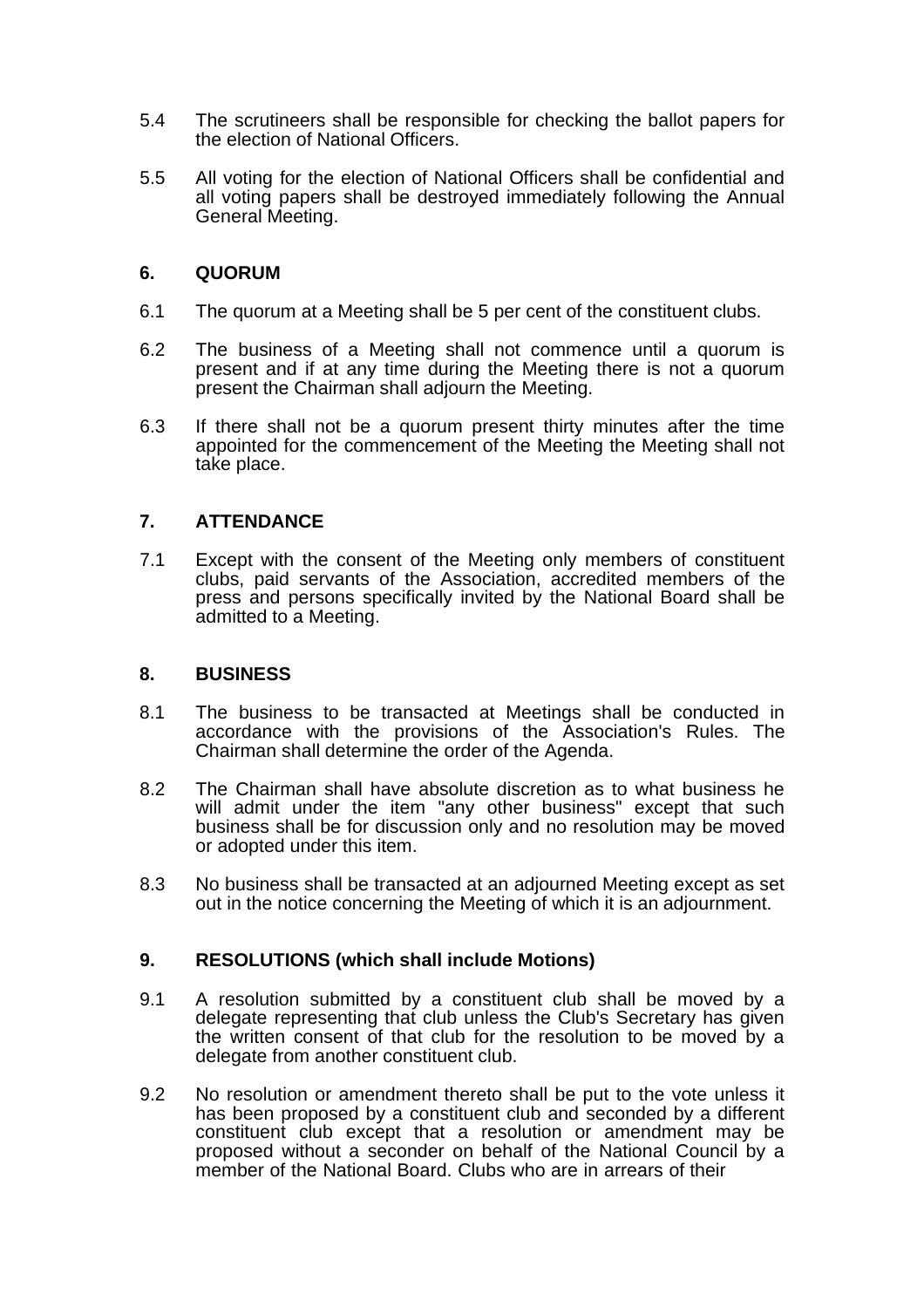capitation at the time of the meeting may not propose or second a resolution or amendment.

- 9.3 No resolution or amendment shall be withdrawn without the consent of the Meeting.
- 9.4 The following resolutions may be made without prior notice but must be duly proposed and seconded in accordance with these Standing Orders and, with the exception of (c), put to the Meeting without debate:
	- (a) That any of these Standing Orders should be suspended.<br>(b) That any subject on the Agenda should be given preceder
	- (b) That any subject on the Agenda should be given precedence.<br>(c) That any business should be adjourned.
	- $(c)$  That any business should be adjourned.<br>(d) That the Meeting should be adjourned.
	- That the Meeting should be adjourned.
	- (e) That the Meeting should proceed to the next business on the Agenda.
	- (f) That the question be now put, provided that the Chairman shall have discretion not to accept such resolution if he considers that the question has been insufficiently discussed.

#### **10. AMENDMENTS**

- 10.1 Any amendment to a resolution on the Agenda which seeks to amend the Association's Constitution, Rules or Standing Orders must be put in writing and submitted to the National Secretary at least seven days prior to the Meeting. Amendments must be proposed and seconded by a fully constitutional Club who is not in arrears of its capitation at the time of the meeting.
- 10.2 The Chairman may at his discretion require any amendment to a resolution on the Agenda (not covered by 10.1 of these Standing Orders) to be put in writing and handed to him.
- 10.3 An amendment may be moved by any delegate notwithstanding that he has already spoken in debate.
- 10.4 An amendment must require either the deletion of part of the original resolution or the addition of certain words to the original motion or the substitution of certain new wording for certain words in the original motion.
- 10.5 When an amendment has been moved and seconded in accordance with these Standing Orders, it shall forthwith be discussed exclusively and, until it has been put to the Meeting, no other amendment shall be accepted by the Chairman.
- 10.6 If an amendment is carried it shall replace the original motion and itself become the substantive motion for consideration and may be further amended
- 10.7 If an amendment is lost a further amendment to the original resolution may be moved but no delegate may move or second more than one amendment to a resolution.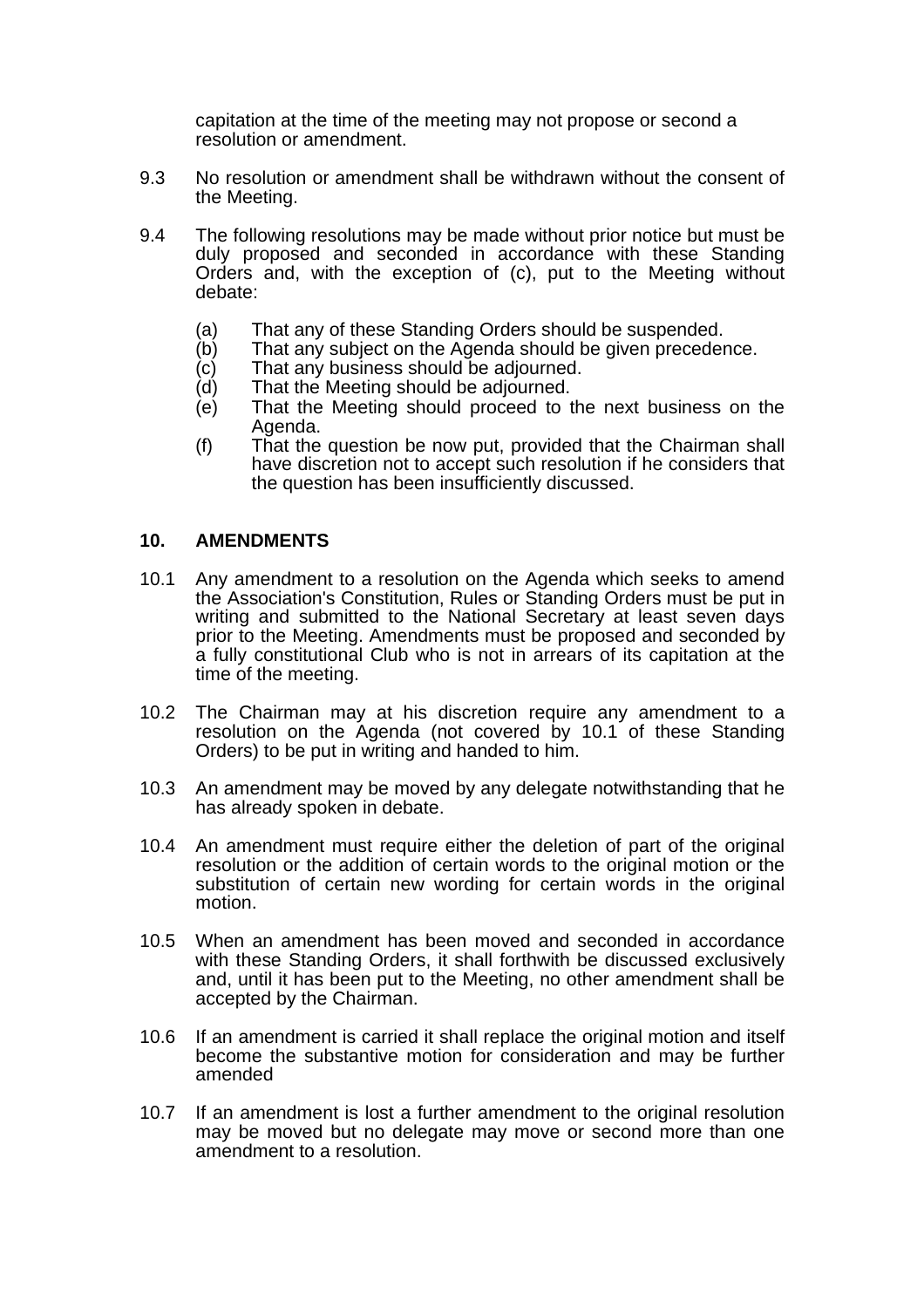# **11. RIGHT OF AUDIENCE**

- 11.1 All participants shall be expected to stand at the podium when speaking and address the Chairman and the meeting. No participant may speak for longer than five minutes unless he obtains the permission of the Chairman who may submit the request to the Meeting for decision without debate.
- 11.2 When the Chairman rises any speaker shall resume his seat and remain seated until called upon by the Chairman.
- 11.3 No participant shall speak more than once on each resolution proposed except in the following cases:
	- (a) The proposer of a resolution or amendment shall have the right of reply:
	- (b) A participant may speak to a point of order.
	- (c) A participant may give an explanation if asked by the Chairman to do so.
- 11.4 Participants shall confine their remarks to the question before the Meeting unless explaining any matter at the request of the Chairman. No participant shall speak before another speaker has finished speaking except with the permission of the Chairman.
- 11.5 The seconder of a resolution or amendment may reserve his right to speak until later in the debate.
- 11.6 (a) The proposer of an original resolution shall, if no amendment be moved, have a right of reply at the close of the debate on such motion.
	- (b) If there shall be an amendment, the proposer of the original resolution shall be entitled to speak upon such amendment or any subsequent amendments before the proposers of those amendments exercise their right of reply.
	- (c) The proposer of an original resolution shall be entitled to reply after an amendment has been carried before the substantive resolution is put.
	- (d) After the proposer of a resolution or amendment has exercised his right of reply the resolution or amendment shall be put from the chair without further debate.

# **12. DUTIES AND POWERS OF THE CHAIRMAN**

- 12.1 Subject to these Standing Orders the ruling of the Chairman on a point of order or on the admissibility of a personal explanation or on any matter or question before the Meeting shall be final and shall not be open to discussion.
- 12.2 The Chairman may call the attention of the Meeting to continual irrelevance, tedious repetition, unbecoming language or any breach of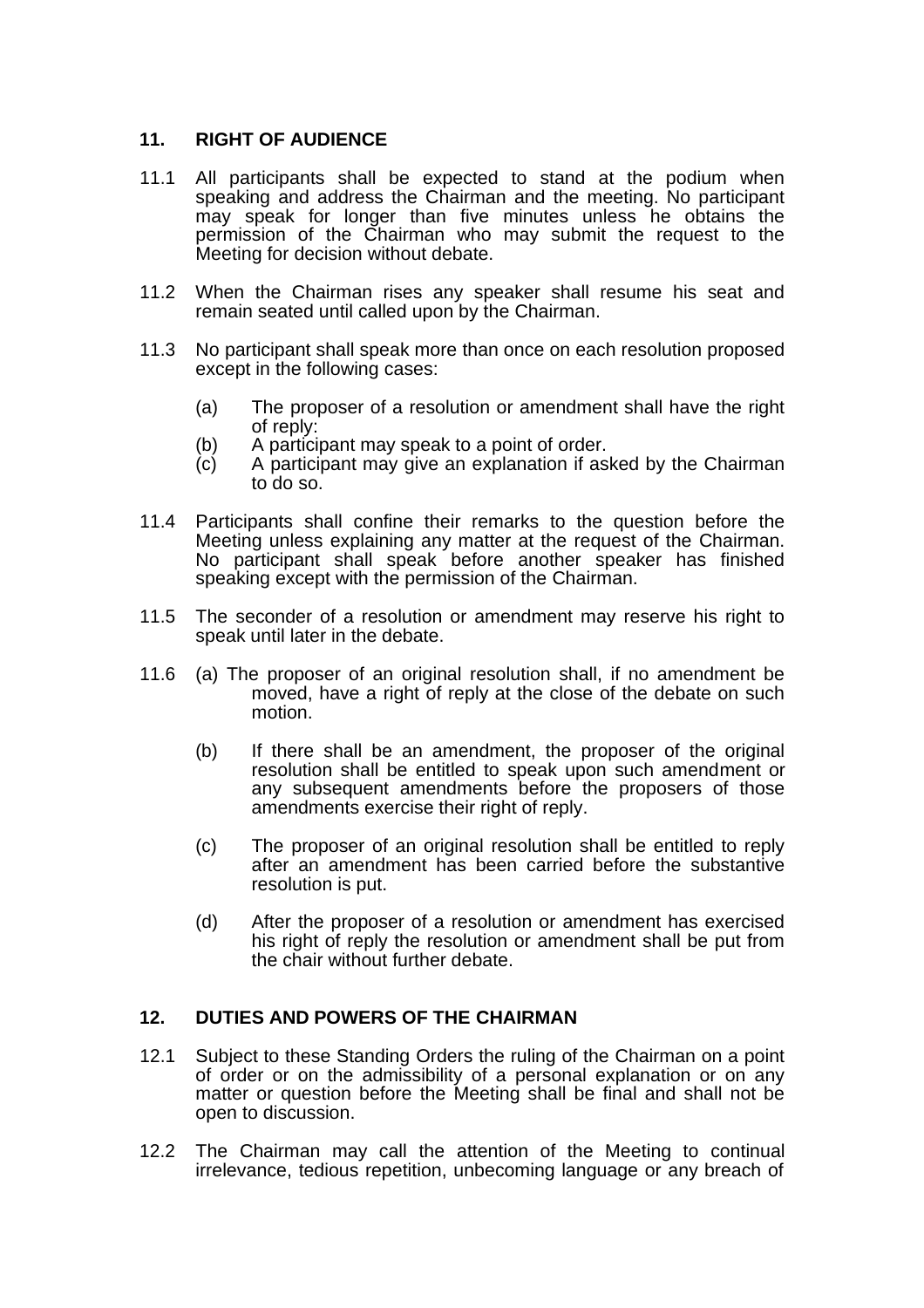these Standing Orders on the part of a participant and may direct such participant to discontinue his speech.

12.3 If the votes cast on any question or election be equal the Chairman may have a casting vote.

### **VOTING**

- 13.1 All questions (other than elections) shall be determined by a show of voting cards. The tellers shall be instructed to count voting cards if directed by the Chairman or if requested forthwith by a simple majority of voting delegates on a motion duly proposed and seconded. The result of the vote as counted by the tellers shall be reported to the Meeting by the Chairman and if in the opinion of the Chairman the difference in the votes For and Against is marginal an immediate ballot shall take place. The total balloted votes For and Against shall be reported to the Meeting by the Chairman.
- 13.2 Whenever there is more than one nominee for any National Office the vote shall be taken by ballot. A simple majority will suffice for two candidates.
- 13.3 Whenever there are more than two nominees for any National Office the ballot conducted shall be on the single transferable vote system whereby delegates shall cast votes for the candidates in order of preference. If no candidate has an overall majority of votes cast those votes cast for the candidates with the least number of votes are reallocated to the remaining candidates in accordance with the indicated preference. This process shall continue until a candidate with an overall majority emerges and such candidate shall be declared elected.
- 13.4 Whenever a ballot is required the National Secretary shall provide voting slips which shall be issued to each delegate registering immediately prior to the Meeting.
- 13.5 Except as otherwise provided in these Standing Orders or in the Constitution and Rules of the Association a resolution shall be carried by a simple majority of votes cast in its favour.

#### **14. SUSPENSION OF STANDING ORDERS**

14.1 No suspension of these Standing Orders shall be effective unless carried by the votes of not less than two-thirds of the delegates present and voting at any Meeting.

# **15. PURPOSES AND OBJECTS**

15.1 The Association's Purposes and Objects shall be read at the commencement of the meeting. This should if possible be by the newest member of a local Club.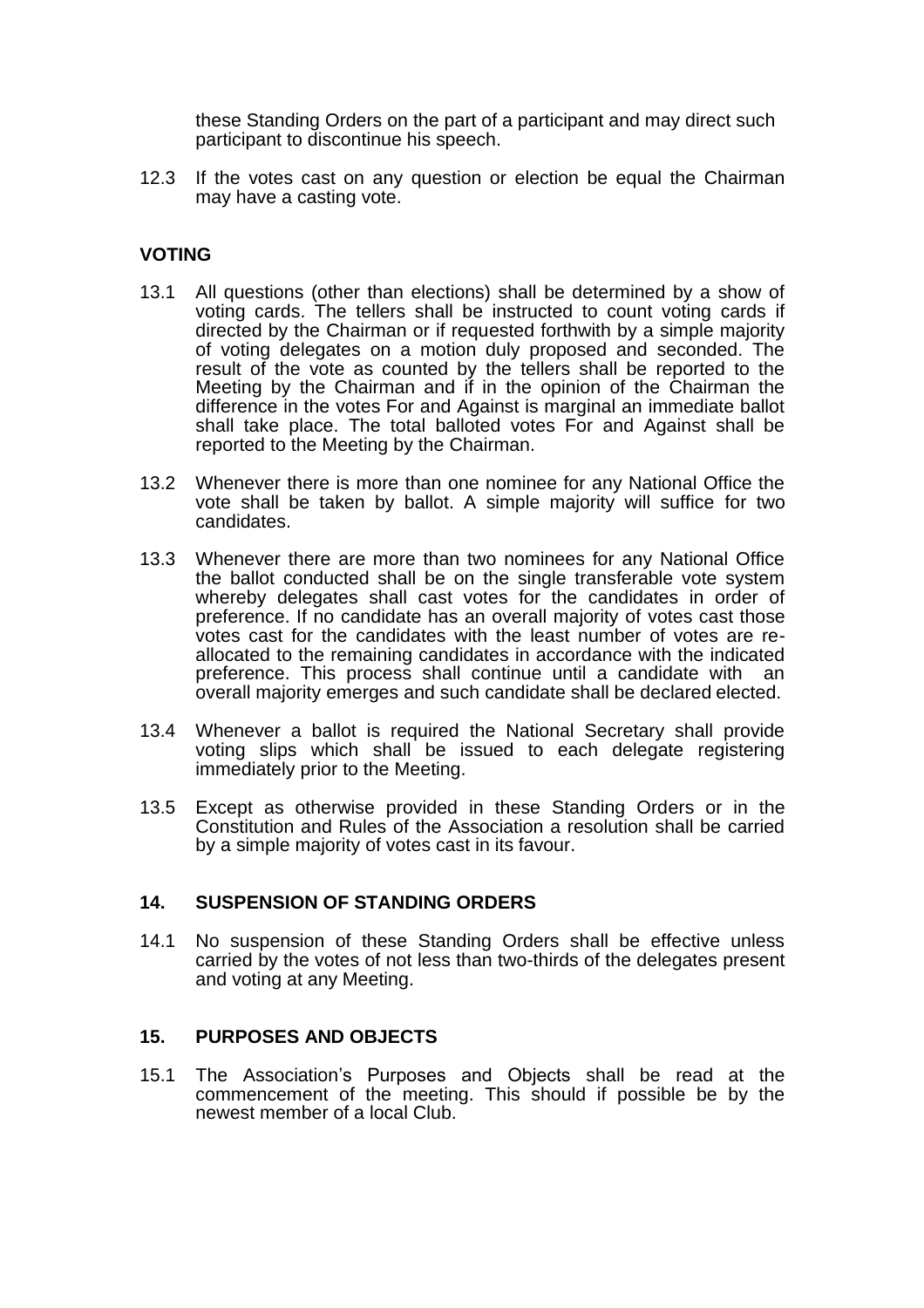# **APPENDIX UNDER RULE 7.3**

The following notes define in broad terms the commitments undertaken by the National Officers and Members of Council to interested members of all affiliated Clubs.

### **The objectives are:-**

- i) To remove some of the "mystique" that prevails regarding these appointments
- ii) To encourage rank and file members to offer their services and seek nomination
- iii) To ensure, as far as is practicable, that a potential applicant is able to become aware of the commitment he would incur if successful.

# **Eligibility for National Office**

Any member of an Affiliated Club may seek nomination provided his Club's capitation fees are not in arrears.

It should be noted that in accordance with Rule 6.5 nominations for National Vice President must be from a member who has been on National Council during the preceding three years.

### **Election for National Officers**

These elections are held annually, balloting taking place at the A.G.M. Nomination forms are circulated to all affiliated Clubs with the statutory notice convening the A.G.M.

Video presentations or similar as whole or part of an election address shall not be allowed, any deviation of this rule can only be approved by a majority vote of the national Council. Presentations must be given from the podium.

#### **Election for National Councillors**

These are for a three-year term and balloting is confined to Clubs of the appropriate Region. Nomination forms are circulated to all clubs in the appropriate Region with subsequent postal balloting being supervised by the National Secretary.

#### **Pre-amble**

All National Officers and Members of Council are required to act within the rules, byelaws or standing orders as applicable of the Association in the execution of their duties. Individually they are responsible to Council, reporting to four meetings per year with The National President presiding as "Chief Executive".

It is vital to the continued success of the Association that the National Council actively encourages candidates for National Office to come forward. Fresh enthusiasm and new ideas are vital to the wellbeing of our organisation.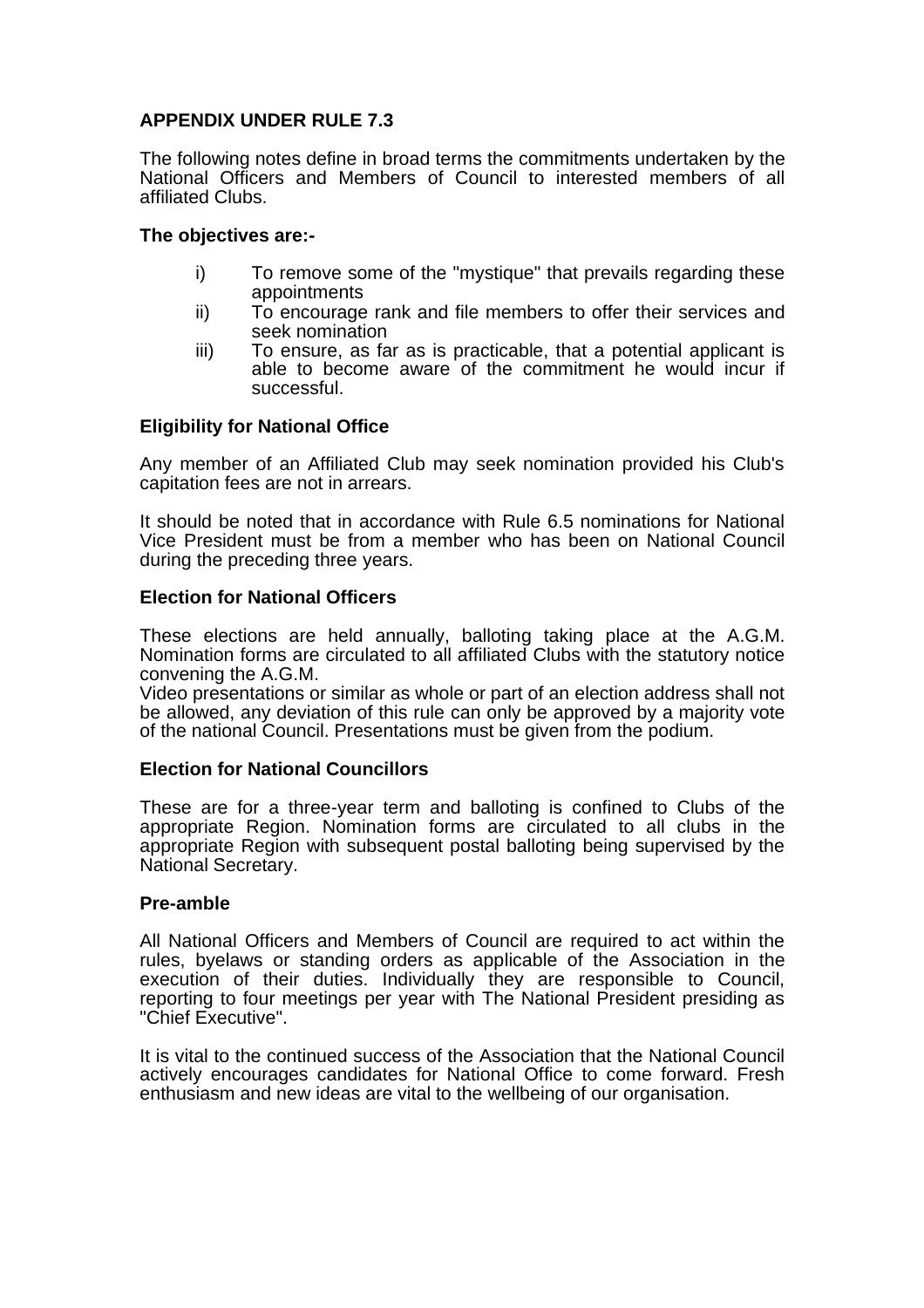### **NATIONAL COUNCIL OF THE ASSOCIATION CONSISTS OF: -**

National President National Vice President Immediate Past National President National Secretary National Treasurer National Communications & IT Officer National Membership and Round Table Liaison Officer National Fellowship Officer International Relations Officer National Councillors' Liaison Officer All National Councillors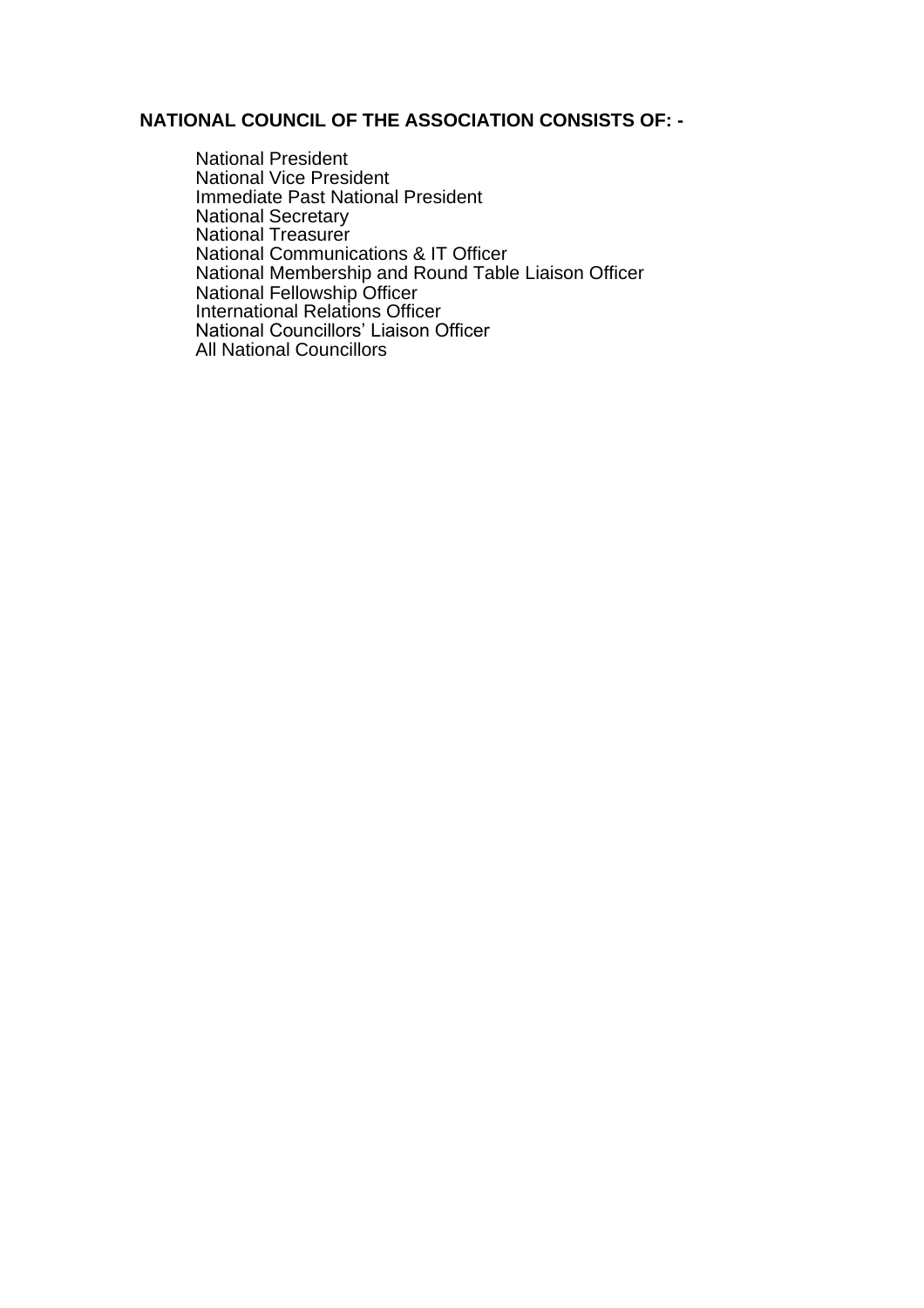# **JOB DESCRIPTIONS AND LISTS OF DUTIES.**

### **National President**

- Shall: 1) Be Chairman of the National Council, The Executive Committee and of every General Meeting of the Association.
	- 2) Be an ex-officio member of all Committees of the National Council.

### **National Vice President**

- Shall: 1) In the absence of the National President preside at meetings of the National Council, the Executive Committee and at General Meetings of the Association.
	- 2) Be an ex-officio member of all Committees of the National Council.

### **National Secretary**

- 
- Shall 1) Give notice of all meetings of the National Council and General Meeting of the Association.
	- 2) Make all arrangements for the elections of National Officers and National Councillors.
	- 3) Be responsible for interpretation of the Rules and Standing Orders of the Association in consultation with the Honorary Solicitor.
	- 4) Supervise all activities of the General Secretariat and manage the Administration Contract.
	- 5) Cause to be prepared and kept all Minute Books and records of the Association, except financial records.
	- 6) Provide Minutes of all meetings in a timely manner, posting them on the Association website, SharePoint and providing copies to the Honorary Archivist for safe keeping.
	- 7) In consultation with the National Board, have power to act in all matters regarding legal proceedings by or on behalf of the Association.
	- 8) Update SharePoint with all relevant records.

# **National Treasurer**

- Shall 1) Be responsible for the maintenance of the financial records of the Association, the collection of capitation fees and other income, and the control and disbursement of all expenditure.
	- 2) Present Annual Audited Accounts and a Budget Statement for the following year to the National Council and to the Association at the Annual General Meeting.
	- 3) Recommend to the Association the annual capitation fee.

# **National Communications& IT Officer**

Shall 1) Be responsible on behalf of the Association for the

- production of any regular publication of the Association.
- 2) Be the Press Officer of the Association.
- 3) Be responsible for publishing the activities of the Association.
- 4) Manage the IT requirements of the Association.
- 5) Maintain the Office 365 system to ensure all information is correct.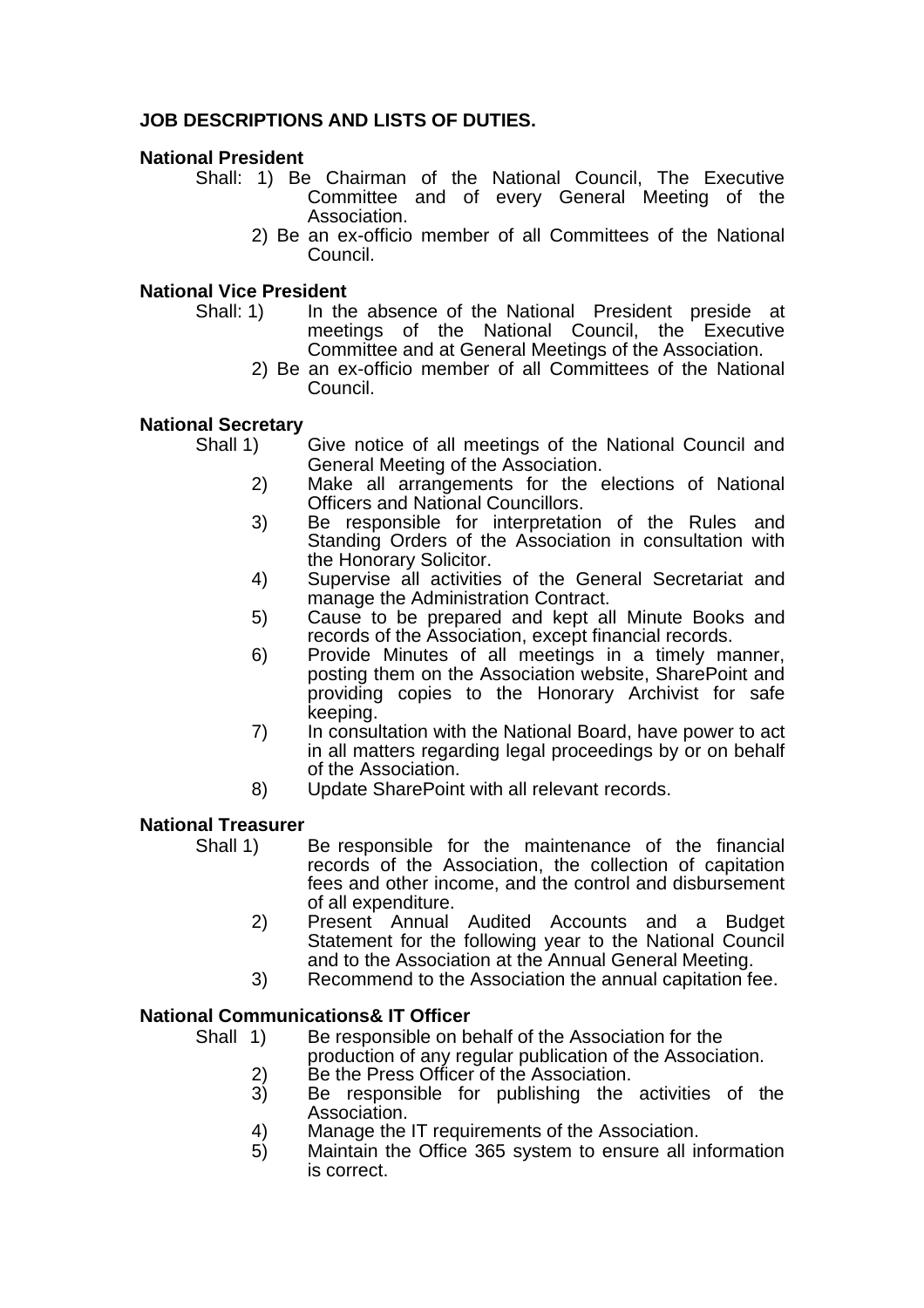# **National Membership & Round Table Liaison Officer**

Shall provide the development of the Association by:

- 1) Assisting bona-fide groups of ex-Tablers to form new 41/Ex-Tablers' Clubs in affiliation with the Association.
- 2) Encourage existing unaffiliated Clubs to affiliate to the Association.
- 3) Liaise with Round Table with regard to membership matters.
- 4) Attend and participate in Round Table Family Meetings and Round Table national events.
- 5) Help to manage the accuracy of CAS II using National Councillors to ensure data is accurate.

### **National Fellowship Officer**

- Shall: 1) Be responsible for the Regalia policy of the Association, and in particular the range of products and the pricing and policy.
	- 2) Direct and supervise the duties of the General Secretariat relating to Regalia and involve himself in those duties when necessary.
	- 3) Control the use of the insignia of the Association.<br>4) Manage all aspects of National events including
	- 4) Manage all aspects of National events including National Conference and specialist group events.
	- 5) Select for the approval of the National Council the venues for all National Conferences and such other functions as the National Council may direct.
	- 6) Attend all Conference local committee meetings to advise and direct.
	- 7) Manage the Association's Affinity Schemes.

# **International Relations Officer**

- Shall: 1) Be responsible for directing the international policy of the Association, and for representing the Association at International meetings as the Council may from time to time approve.
	- 2) Represent the interests on the Council of those Overseas Clubs which are members of the Association.
	- 3) Be responsible for the position of Young Ambassador Programme (YAP) convenor to liaise with his international counterparts. From 2020, UK and Ireland will host these events.

# **National Councillors' Liaison Officer**

- Shall 1) Manage the day to day activities and objectives of the National Councillors.
	- 2) Motivate the National Councillors to provide a supportive culture to the Clubs.
	- 3) Ensure the welfare of the National Councillors.
	- 4) Represent the National Councillors on the National Board.
	- 5) Liaise regularly with the National Councillors encouraging feedback of issues raised at Club and Regional level.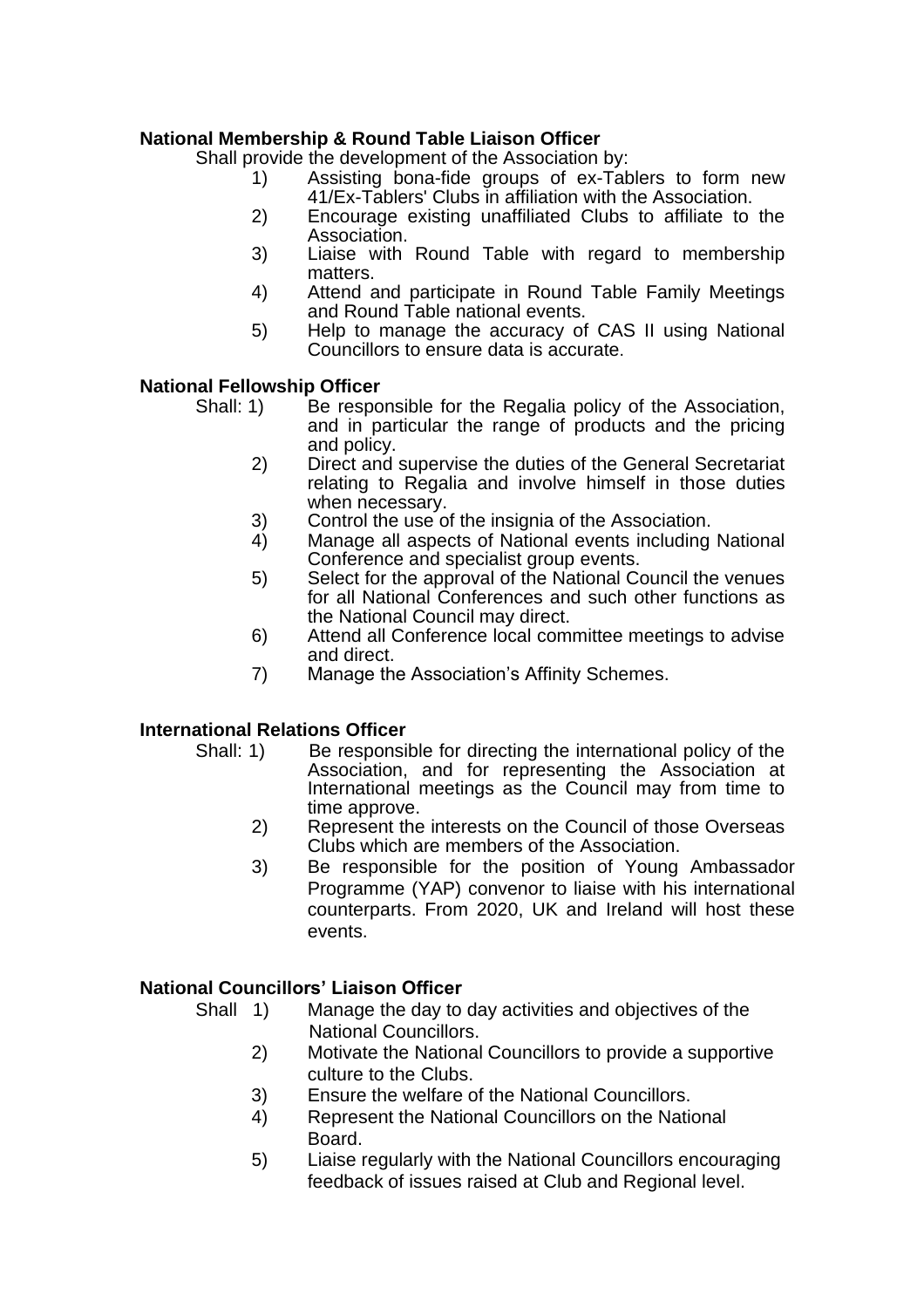- 6) Manage the implementation of the Operational Objectives of the Association.
- 7) Determine the 'focus' for the three months following a Council Meeting.
- 8) Work closely with the Membership Officer in supporting membership initiatives in the Clubs and Regions.
- 9) Encourage close liaison between the Round Table Family at Club and Regional level.
- 10) Provide regular articles and notices for the National Communications Officer for inclusion in the Association Website, Newsletter and Magazine.
- 11) Update CAS with data in the Directory Section
- 12) Work through the Councillors to ensure prompt payment of Capitation.
- 13) Collate the Councillors Report for each National Council Meeting and National Board Meeting.
- 14) Encourage the formation of local committees within each Region to assist the Councillors in their activities.
- 15) Chairman of the Operations Committee.
- 16) Carry out regular meetings with the National Councillors ensuring good communications within Clubs. Promote a pro-active approach to Regional activities.
- 17) Consider manpower planning for future Councillor vacancies.
- 18) Attend Regional Forums to encourage good communication between National level and Club level
- 19) Participate in and attend all National Council & Board Meetings providing a written report to the National Secretary of activities prior to each meeting.
- 20) Carry out all reasonable requests as determined by the National Board

# **National Councillors**

- Shall: 1) Seek to establish and maintain contact with Clubs in the Region for which he has been elected.
	- 2) Encourage Clubs to arrange inter-club visits and joint functions.
	- 3) Seek to identify and encourage the establishment of new Clubs in his Region and the affiliation of established Clubs presently outside the Association in liaison with the National Membership & Extension Officer.
	- 4) Represent the interests on the National Council of the affiliated Clubs in his Region.
	- 5) Submit a brief written factual report to the National Council for discussion at National Council Meetings.
	- 6) Carry out all reasonable requests as determined by the National Board